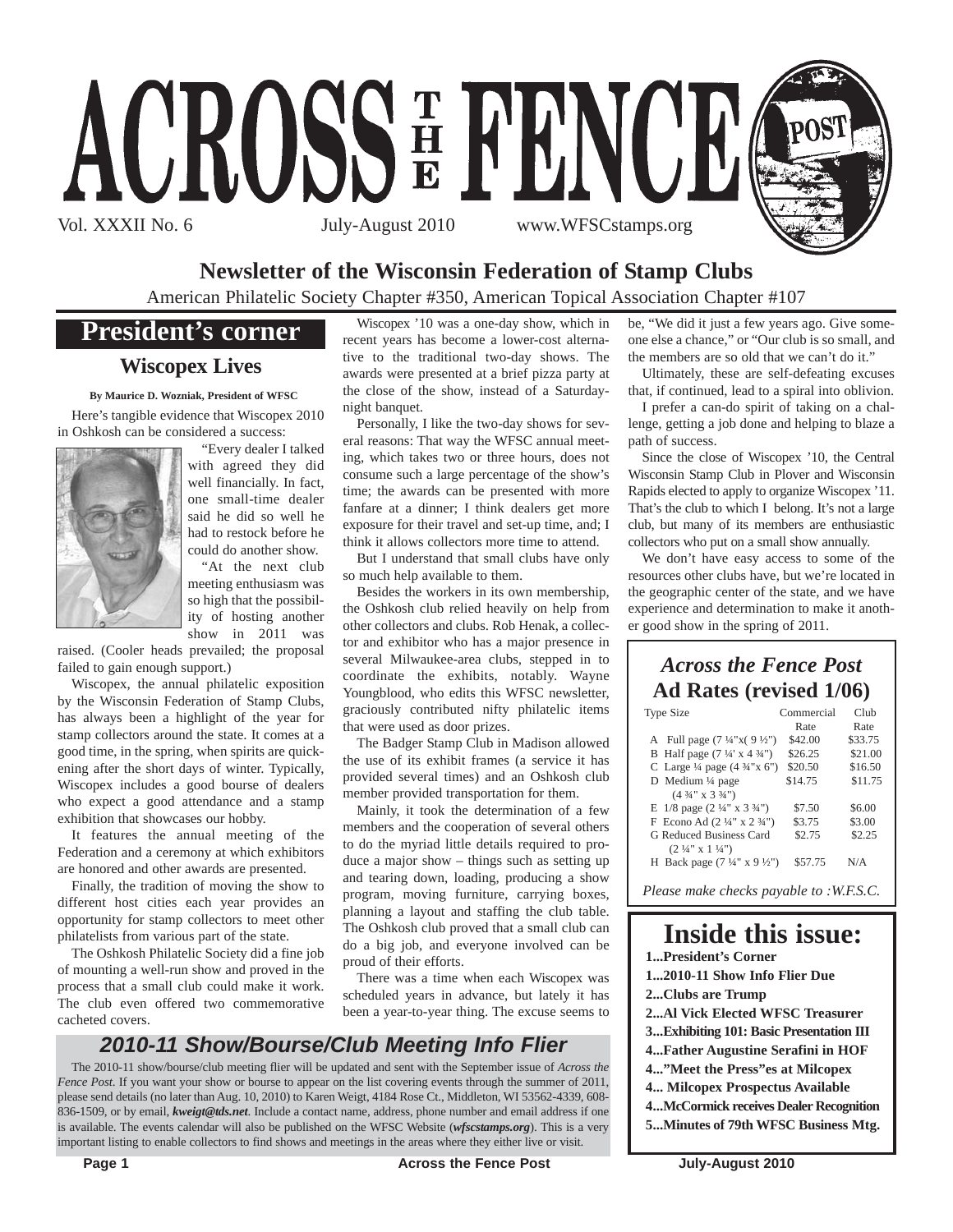### **Clubs are Trump**

**By Maurice D. Wozniak, President of WFSC**

Several stamp clubs take a hiatus in the summer, when members might be pursuing other pastimes.

When meetings start again it might be a good time to pay attention to the format and content of the club newsletter or announcement sheet. You'll want to make sure the essential details of your meetings are prominently listed, including the location and time of your meeting, its agenda (business item and program), who is responsible for opening up or bringing treats and the like.

You might list the officers, in case someone (a member or a prospective member) has a question. And it doesn't hurt to have another

person proofread the letter before it goes out; don't put all your trust in a "spell-check" computer program.

Use the mailing as a way to attract attention. Show enthusiasm. Talk up the program. Mention other philatelic tidbits. Make your club seem like the educational, informative, enjoyable organization that it should be.

#### **Program ideas**

The **Waukesha County Philatelic Society** gets a lot of mileage out of member-participation programs at its twice-a-month meetings. Show-and-Tell programs on various subjects (such as "My Favorite Cover") are easy to organize. Also, the club's continuing miniexhibit contest generates involvement. The winner of one month's competition (by vote of the members attending) gets to choose the subject for a future contest of a topical nature.

Some members of the **Northwoods Philatelic Society**, Iron Mountain, Mich., are interested in having educational programs more frequently in their meetings. Collectors from Green Bay and Outagamie clubs travel to meetings in Iron Mountain regularly and share information on their clubs' activities.

In February, the **Kettle Moraine Coin & Stamp Club**, West Bend, had a small display of stamps and coins related to George Washington and Abraham Lincoln. In March the club used a new topical exhibit by member Roland Essig on S&H Green Stamps to conduct a discussion of "Cinderella" stamps.

## *Al Vick Elected WFSC Treasurer*

Delegates at the 2010 Annual Business Meeting of the Wisconsin Federation of Stamp Clubs elected Allen Vick of Stoughton, Wis., to serve as the next WFSC Treasurer. Al's two-year term of office was to begin July 1, 2010. Due, however, to the death of Chuck Green, who was WFSC's' current treasurer, Al was appointed to take over as of April 18 to fill the vacancy.

Al is a long-time member of the Badger Stamp Club



*Al Vick, WFSC treasurer*

(Madison, Wis.) and the Wisconsin Postal History Society. He is familiar with the WFSC as he served as Southwest Region VP from 1979 to 1986. Al is a retired auditor for the state of Wisconsin and in recent years has annually audited the WFSC's financial records.

We welcome Al back to the WFSC's official family and look forward to working with him on a regular basis.

#### **What others are doing**

Guenther Heller, a colorful, enthusiastic member of the **Milwaukee Philatelic Society**, died Feb. 11. The club newsletter noted that Heller started collecting at the age of 55. Stamp collecting is an ideal hobby for older men and women, and if you are open to them you can find new members in their numbers. Heller had 40 years of fun with his hobby.

Shirley Stoffel, age 90, was chosen as the first honorary member of the **Kettle Moraine Coin & Stamp Club**, West Bend, in recognition of her service to the club.

#### **\*\*\***

*Information for "Clubs Are Trump" is gathered from club newsletters. Please send newsletters to Maurice D. Wozniak, 1010 Berlin St., Waupaca WI 54981.*

## **Wisconsin Federation of Stamp Clubs officers** *Across the Fence Post* is the official publication of **Stamp** Clubs, Inc., a

#### PRESIDENT Maurice D. Wozniak

1010 Berlin St. Waupaca WI 54981 715-258-2025 mwoz@live.com

#### VICE PRESIDENT Jim Stollenwerk

1020 Hazelwood Court West Bend WI 53095 Home: 262-306-0829 Cell: 262-305-1483 jsastollen@charter.net

#### **SECRETARY**

Judy Essig jdyessig@hnet.net

TREASURER Al Vick

### VP YOUTH DIVISION

MaryAnn Bowman P.O. Box 1451 Waukesha WI 53187

### NE REGION VP

Al Marcus

maram@tds.net Green Bay Phil. Soc. Northwoods Phil. Soc. (Iron Mountain) Outagamie Phil. Soc.

## Wisc. Postal Hist. Soc. EAST CENT. REGION VP

Vern Witt Fond du Lac Stamp Club Kettle Moraine Coin & Stamp Club Manitowoc Phil. Soc. Oshkosh Phil. Soc. Sheboygan Stamp Club

#### SW REGION VP Valerie Cook

Badger Stamp Club Baraboo Stamp Club Janesville Stamp Club Monroe Stamp & Postcard Club

#### SOUTH CENTRAL REGION VP Art Gaffney

stehlee@aol.com Waukesha County Phil. Soc.

#### SE REGION VP Art Schmitz

pescador@milwpc.com Am. Top. Assn. (Chap. 5) North Shore Phil. Soc. (Milw.) Northwestern Mutual Stamp Club Polish American Stamp Club Wauwatosa Phil. Soc. American Air Mail Soc. (Billy

Mitchell Chapter)

Germany Phil. Soc. (Chap. 18) Italian American Stamp Club Milwaukee Phil. Soc.

#### CENTRAL REGION VP Mike Lenard

mjlenard@aol.com Central Wisc. Stamp Club Chippewa Valley Stamp Club Northwoods Stamp & Coin Club (Rhinelander)

Wisconsin Valley Phil. Soc.

the Wisconsin Federation of Stamp Clubs, Inc., a 501c3 non-profit organization. WFSC also is a life member of the APS (since 1953). For more information about WFSC, please contact the Central Office.

AFTP is published monthly September through April, and every other month May through August (10 issues per year). News of Wisconsin collectors, club news and gratis original philatelic features are welcomed. The editor accepts submissions in any format, but prefers email if possible. Editor reserves the right to make editorial changes to submitted copy.

Material appearing in AFTP not carrying an individual copyright notice may be reproduced only by not-for-profit organizations, provided the author(s) and AFTP receive credit or attribution. All materials carrying an individual copyright notice are the sole property of the author(s).

Unless explicitly stated by an officer in conjunction with official WFSC business, opinions expressed by the editor or individual authors are not necessarily endorsed by the WFSC.

Submission deadlines for editorial and avertising materials are for the 1st of the month preceding month of publication (i.e. Jan. 1 for Feb. issue).

All show calendar information, along with all other editorial matter and listings, should be sent to: Wayne L. Youngblood, Editor ATFP, P.O. Box 111, Scandinavia WI 54977-0111. (youngblood@tds.net) phone: 715-467-4416.

Advertising material and payment should be sent to Dave Carney, Advertising Manager, AFTP, P.O. Box 55, Kimberly, WI 54136-0055. (dcarneyl@new.rr.com) phone: 920-687-9077. For a complete list of advertising rates and policies (display, classified and listings), request a copy from the advertising manager.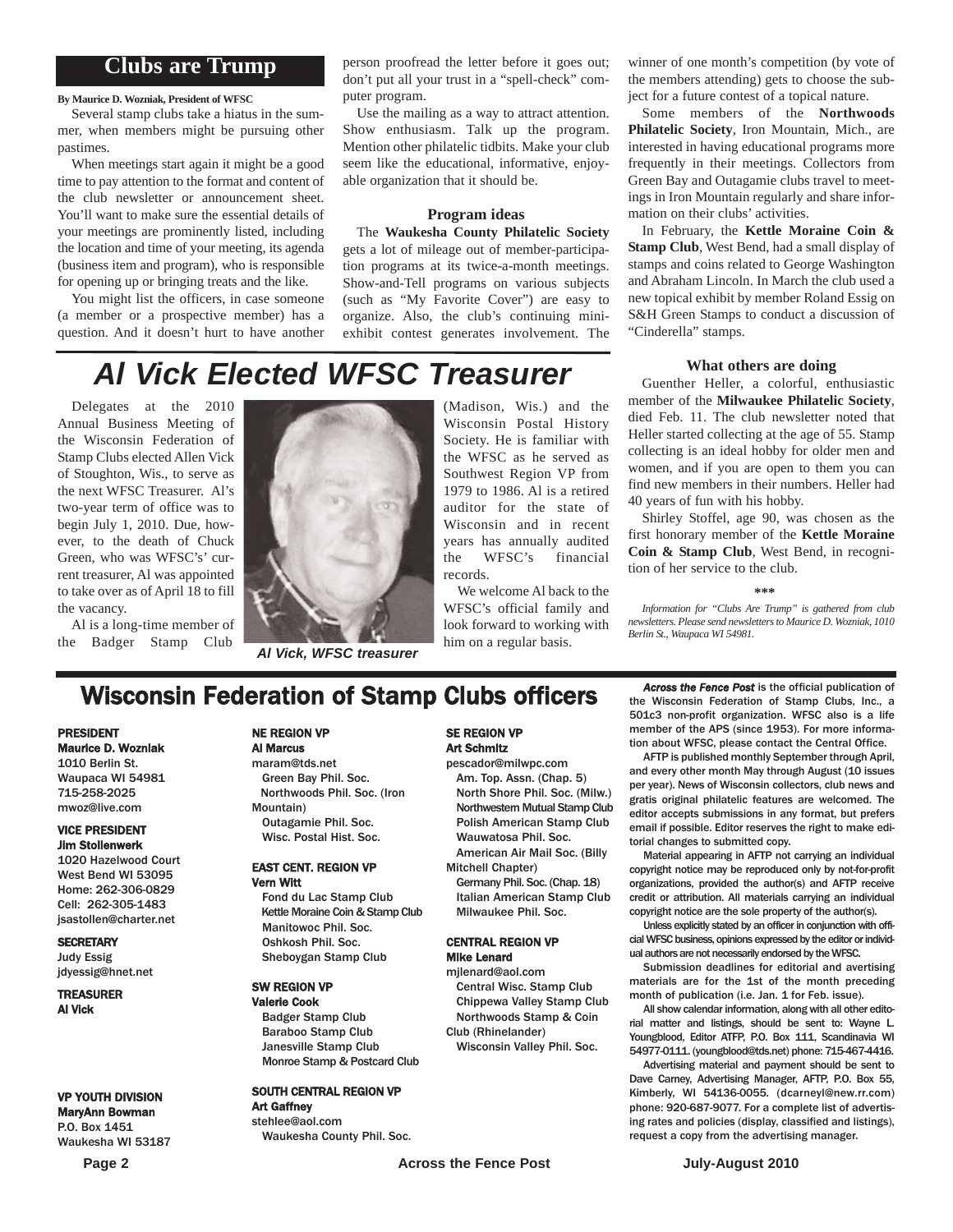## *Exhibiting 101: Basic Presentation, Part III*

#### *By Robert R. Henak*

You may wonder why I am including yet another article on basic presentation. After all, as noted in a prior article, presentation technically accounts for only 20% of the adult medal level in Wisconsin Federation of Stamp Club shows such as Wiscopex, and a mere 5% of the final award in a national-level show such as Milcopex.

The answer is that, despite the technicalities, poor presentation easily can drop a quality exhibit a level or two simply because it makes the exhibit so difficult to judge. Poor presentation can distract the viewer from both the quality and importance of the material exhibited and the story the exhibitor is attempting to tell. Good presentation, combined with quality philatelic material, draws the viewer through the story.

In previous articles, we discussed the writeup and white space and the stuff that holds the exhibit together, including paper, mounts and page protectors. This month, we will go into a few more specifics of attaching the philatelic material to the page.

Although some collectors prefer keeping their collections in stock books or glassine envelopes, most of us prefer albums with a framed space for each item we wish to mount. Exhibitors face a similar choice, although it is never appropriate to just place preprinted album pages, stock pages or Vario-type pages in the frames, at least for a competitive exhibit.

Some exhibitors choose to mount their covers or stamps on the page. Many, however, prefer some kind of frame or border around each item. Others prefer to use mattes behind each item. The decision is up to the exhibitor regarding what best emphasizes the philatelic material. A few factors should be considered, however.

#### **Frames**

I tend to use frames for those exhibits that have stamps or windowing, while I go without in my postal history exhibit. I find that frames help with correct placement of the material, as it is a lot easier centering the stamp within the frame lines than it is within a blank space on the page. Modern word-processing programs such as WordPerfect also allow you to set the size and position of the frame or box so you have a good idea of the appearance of the page even before you mount the philatelic material on it.

Although it is important that the frames allow breathing space for the material, it is important that each frame or box in the exhibit is larger than the philatelic material by approximately the same ratio. Few things are as distracting as an exhibit page where the frame around one stamp is much larger than the stamp while another barely gives room for the perforation tips.

I tend to use frames or boxes that are about .15 (15/100ths) of an inch wider and taller than the stamp (measured perforation tip to perforation tip) and about .2 (2/10ths) of an inch for covers, souvenir pages and other larger material. You can decide what you like best.

It also is important that the frame lines not be so thick as to be distracting. I tend to use the step just above "hairline" in WordPerfect.

As for color, with one exception, all frame lines should be the same color as the text, usually black. The exception is that you can use a colored frame line, such as red, to draw attention to especially important items in the exhibit. Use discretion, however. Usually no more than two or three items per frame should have colored frames. Your identification of what is "important" reflects on your philatelic knowledge. Splashing red frames around half the items in an exhibit suggests the exhibitor really does not know what is important and can negatively impact the medal level.

Finally, although many album pages have printed borders around the outer edges of the page, avoid these in a competitive exhibit, as they seriously detract from both the material and the story presented.

#### **No Frames**

As previously noted, I tend not to use frames in my postal history exhibit. This is a personal preference and many postal historians use frames. I choose not to do it in part because covers come in different sizes. Larger, business -size covers often have to be mounted diagonally on a page and my word processing program cannot handle diagonal boxes. Perhaps more importantly, older covers rarely have square corners, and mounting them inside a frame merely emphasizes that they are lopsided or were roughly or unevenly opened.

When mounting items without using a printed frame to help with placement, I use a standard Tsquare from an office supply store or a craft shop such as Michaels. Place the exhibit page on top of a stack of 20 or so pages so the top of the T will fit firmly against the side of the page, with the leg of the T going across the page at a right angle. A philatelic item such as a cover or souvenir sheet placed on the page above (or below) and flush against the leg of the T will be straight on the page.

If the leg of the T is a ruler, you also can use these measurements to align the item horizontally. For instance, if you wish to center a cover on the page, you would measure its width, subtract that measurement from the width of a standard exhibit page and divide the result by two to determine the width of the margin on each side of the cover. Thus, because a standard first-day cover is 6½ inches wide, you would mount the cover with 1 inch on either side to center it on the page. (8½ minus 6½ equals 2, divided by 2 equals 1 inch margins).

Another trick for helping with placement of the material on the page when not using visible frames is to use a frame that is slightly smaller than the philatelic item. For instance, with the same FDC, you could use a box that is slightly smaller than the item. When you mount the FDC on the page, if the entire frame is covered, then the FDC is in the proper position. Even with this technique, however, I still would use the T-square to make sure the item is straight on the page.

#### **Matting**

Matting the items in your exhibit is similar to matting a photograph. The philatelic item is mounted on a piece of appropriately colored paper, and the matted item then is mounted on the exhibit page.

Although matting is much more time consuming, at least initially, it can make for a very attractive exhibit if done properly.

I currently am working on assembling a display class postal history exhibit upon which I plan to use matting. Perhaps it is the prospect of having to matte five or more frames-worth of material that is causing me to procrastinate on that project. However, I know that once I have the items matted I will not have to rematte them when the inevitable revisions and remounting take place.

There are a number of considerations to keep in mind if you choose to matte your exhibit. First, just as your exhibit pages, mounts and page protectors should be archival and acid free to protect your philatelic material, so should the paper used to matte the items. Second, since you likely will be revising your exhibit over time and will not wish to go through the hassle of rematting the items, use card stock (90 or 110 lb paper) for the mattes. It will hold up better than standard paper. You can find different-colored card stock at craft stores that sell scrap booking supplies.

Third, as with the frame lines, be sure that the philatelic material is well centered on the mattes and that each matte is larger than the corresponding philatelic material by the same amount. To help make sure the mattes are straight and square, use a rotary cutter available from a craft supply store.

Fourth, use the same color mattes throughout the exhibit. A variety of colors will detract from your philatelic material. The one exception is that you can use a different color matte for the few, really important pieces in the collection. Like colored frame-lines, however, do not overdo it.

Fifth, when choosing a matte color, use something light, sufficient to set off the philatelic material while not detracting from it. If possible, use a color appropriate to the theme of the exhibit. Bob Mather, for instance, uses a light gray matte for his *Donkey in Man's World* exhibit, reminiscent of a color common for donkeys. As I recall, Roland Essig used a light blue in his *Man Beneath the Sea* exhibit.

Finally, unless you want your entire exhibit to look like every piece is a mourning cover, do not use black matting or black mounts.

**\* \* \***

Obviously, there is much more to know about presentation in an exhibit, and the exhibitor will learn more of the rules, guidelines and useful techniques over time. Those presented in the past three articles should be enough to get a new exhibitor started, however, while avoiding some of the more common mistakes.

Please remember: Milcopex this year has a section on locally judged competitive exhibits, as well as a section of non-competitive exhibits, including four- and eight-page non-competitive exhibits. Milcopex also will feature larger noncompetitive exhibits. It is never too late to try your hand at exhibiting! See the Milcopex website, *www.MilwaukeePhilatelic.org*, for an exhibitor's application, or contact me for information. *henak8010@sbcglobal.net*.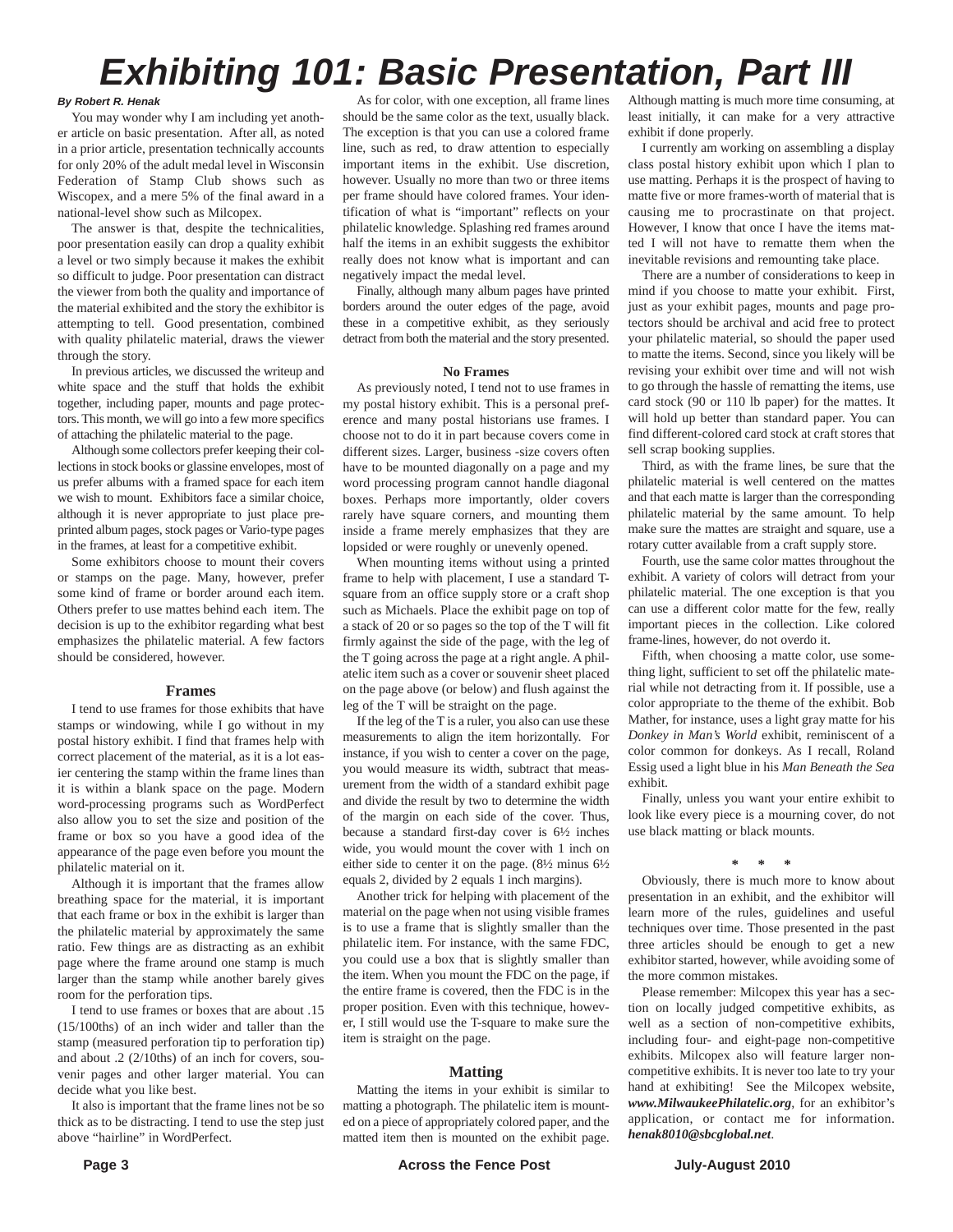## *Father Augustine Serafini Joins Wisconsin Philatelic Hall of Fame*

On April 10, 2010, delegates at the Wisconsin Federation of Stamp Clubs Annual Business Meeting voted to induct Father Augustine Serafini of Oshkosh, Wis., into the Wisconsin Philatelic Hall of Fame. Father Serafini was recognized for his many contributions to philately and continued work in support of the hobby.

Father Serafini began collecting stamps in 1946 and is readily known in conjunction with the Collectors of Religion on Stamps. He is the current presi-

dent and has served as editor of *The COROS Chronicle* since 1985. He is a member of many other national specialty organizations and is recipient of the American Topical Association's Distinguished Topical Philatelists Award for

## *"Meet the Press"es Course at Milcopex 2010 A Few Spaces still available!*

Noted philatelist and Wisconsin collector, Wayne Youngblood, will present a four-hour seminar over two days as a part of the "Innovations in Philately" theme of Milcopex. The workshop will introduce participants to the four basic forms of printing that have been used to produce United States and most stamps worldwide, including line engraving, photogravure, lithography and typography (now known as letterpress). The content of these classes will be similar (but slightly condensed) to parts of those offered by Youngblood during the annual APS Summer Seminar on Philately and at other WSP shows as a pre-course prior to the opening of those shows. This course, however, is sponsored by Milcopex and is more affordable to many.

At Milcopex, the class will be held from 9 a.m. to 11 a.m. on both Friday, Sept. 24, and Saturday, Sept. 25. This will allow participants plenty of time to enjoy the show's bourse, exhibits and other educational offerings.

The fee for the class is \$35 if paid before July 31, 2010. After July 31, the fee will be \$50. Course materials will be distributed, and those completing the four-hour event will also receive several items, including a pair of the Stylized Eagle self-adhesive linerless test coil stamps (Scott TD123), which is currently valued in the Scott *Standard Specialized Catalogue of United States Stamps and Covers* at \$30. That item is shown at right.

Reservations for the class, accompanied by the fee, should be mailed to MaryAnn Bowman, P.O. Box 11451, Waukesha, WI 53187.



2000. He is actively involved worldwide with the North American Philatelic Circle for the Stamps of the Order of Malta and the World Union of St. Gabriel.

Father Serafini is a prolific writer, having shared his philatelic knowledge through hundreds of articles appearing in a variety of publications. He has lectured at national and international philatelic events and has exhibited his collection, titled *The Sovereign Military Order of Malta*, on several occasions.

Father Serafini, a monk and ordained priest, co-founded the Monastery of the Community of Our Lady in Oshkosh, Wis. His Hall of Fame nomination was initiated by the Oshkosh Philatelic Society.

## *Phil McCormick Receives Dealer Recognition Award*



*The 2010 WFSC Dealer Recognition Award went to Phil McCormick (left) of Neenah, Wis. McCormick was honored at Wiscopex 2010, held April 10 in Oshkosh, Wis. He is proprietor of McCormick Marketing and participates in all WFSC club shows in northeast and central Wisconsin, as well those in Madison and the Milwaukee area. He handles material in all fields of philately. McCormick was nominated for the award due to his valuable help to other dealers and to collectors in building their collections. He is recognized as a great example of what a stamp dealer should be, and was presented the award by WFSC President Maurice Wozniak (right).*



**Page 4 Across the Fence Post July-August 2010** 

## *Exhibitor Prospectus for Milcopex Available Exhibits still needed!*

All members of the Wisconsin Federation of Stamp Clubs are invited to participate in Milcopex 2010, Wisconsin's national-level stamp exhibition, celebrating our return to the Wyndham Milwaukee Airport & Convention Center (formerly Four Points by Sheraton Milwaukee Airport), 4747 South Howell Avenue, Milwaukee, Wis., Sept. 24-26, 2010.

Also, Milcopex 2010 will, for the first time, include a section of locally judged exhibits subject to Wisconsin Federation of Stamp Club standards, rather than the more restrictive national standards applicable to regular Milcopex exhibits.

Milcopex 2010 also will include a section of non-competitive exhibits, including four- and eight-page exhibits designed both to introduce novice exhibitors to the pleasures of exhibiting and to give experienced exhibitors a forum for displaying subjects too limited for even a singleframe exhibit.

The theme for this year's show is "Innovations in Philately."

Milcopex 2010 gladly accepts exhibits of all types. Consistent with our show theme, however, Milcopex 2010 especially solicits:

**1.** Exhibits reflecting innovations in philately, in the delivery of the mails or in the production or distribution of stamps and other philatelic items, and

**2.** Exhibits from novice or intermediate exhibitors or newer exhibits from established exhibitors.

Milcopex prides itself on encouraging new exhibitors and new exhibits, and welcomes all classes and levels of philatelic exhibits, from youth or novice exhibits through the most advanced, championship-level displays, as well as from the mainstream to the esoteric. As an APS World Series of Philately show, the Milcopex Grand Award winner is eligible for the annual "Champion of Champions" competition at Stampshow 2011.

Although we would like you to join us, you need not attend Milcopex in person to participate. We accept mailed exhibits and those delivered by agents.

The various exhibitor prospectuses and other information about the show are available on the MPS website, **www.milwaukeephilatelic.org**, by mail from Robert Henak, P.O. Box 170832, Milwaukee, WI 53217, or by e-mail: *henak8010@sbcglobal.net*.

> *Attend a show near you soon!*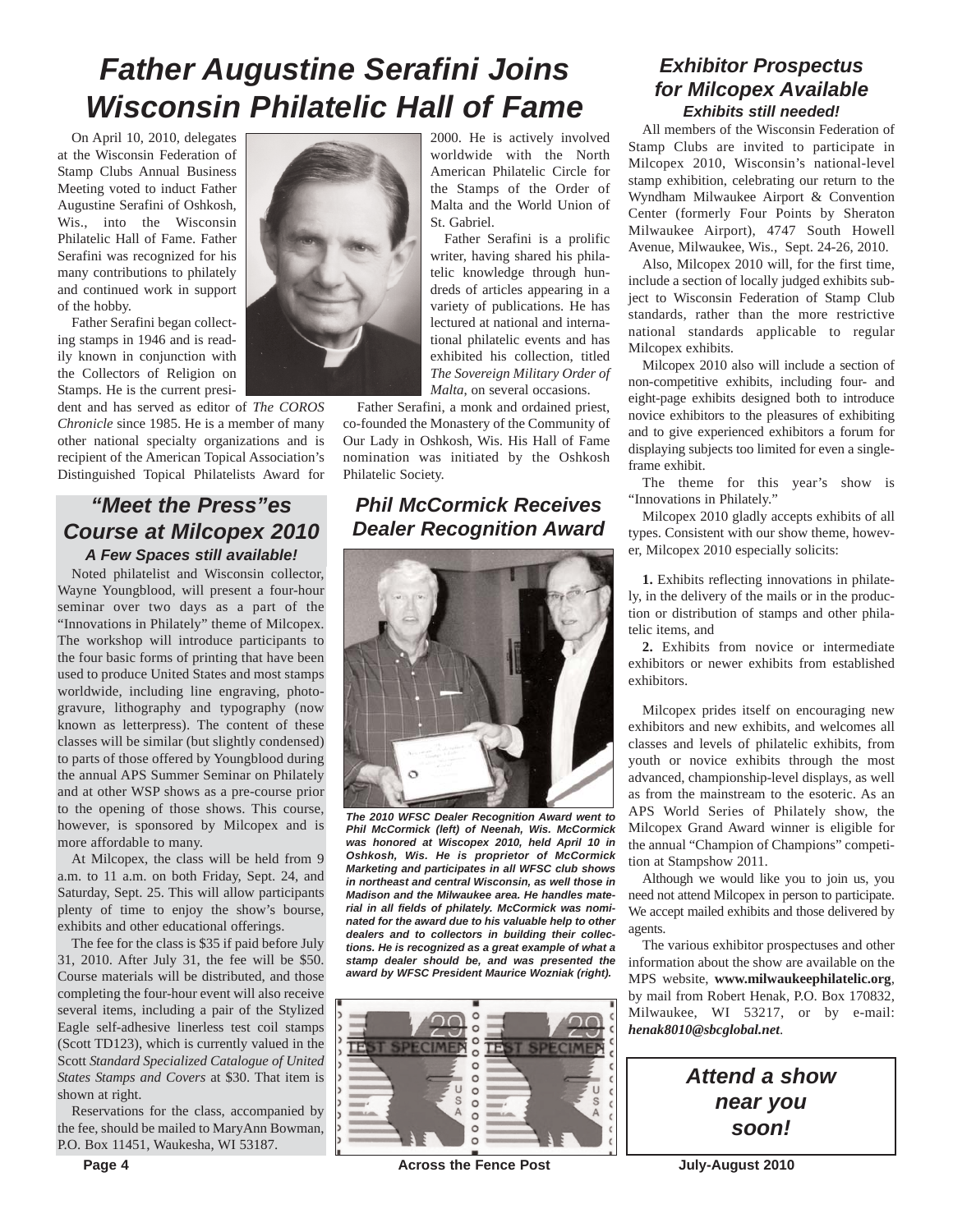## *Minutes of the 79th Annual Business Meeting, WFSC, April 10, 2010*

*Minutes of the 79th Annual Business Meeting of the Wisconsin Federation of Stamp Clubs, Saturday April 10, 2010, 1 p.m., Valley Christian School Oshkosh, Wis.*

**Attendance:** Attendees included WFSC officers, committee members, nine club delegates and interested Wiscopex show attendees.

President Maurice Wozniak called the meeting to order and offered an invocation.

**Roll Call:** The roll call of clubs was taken by Vice President Jim Stollenwerk in the secretary's absence.

**Membership:** Paul Schroeder offered the following report in Chuck Green's absence. The membership total for 2010 is 769. We have a roster of 27 clubs with three reports pending. The current membership rate is \$1.50 per adult member with a club minimum of \$15 and a maximum of \$300. Memberat-large rate is \$10 annually.

**2009 Minutes:** Minutes from the 2009 Annual meeting, as printed in *Across the Fence Post* were unanimously approved.

#### **Officers' Reports**

**President:** Maurice Wozniak noted that times are changing, and many historically popular pastimes, such as professional baseball, have had periods of relative decline. Currently, the United States Postal Service and American Philatelic Society are both looking at long-range plans to survive downturns. Membership in APS has dropped from a high of 57,749 in 1993 to 38,000 today. Popularity affects our hobby only peripherally. If our interest is in finding and collecting stamps, covers or other things philatelic, we can do it whether there is an average of 1,000 other stamp collectors per state or just 265 per state. Individual enjoyment of stamp collecting does not have to change – and as we learn more and take advantage of the wealth of education available to us it can be even more enjoyable.

**Vice-President:** Jim Stollenwerk reported that he stood ready to step in when needed.

**Secretary:** Judy Essig was not present.

**Treasurer:** In Chuck Green's absence, copies of the balance sheet and the profit and loss statements for 2009 were distributed by Paul Schroeder. They showed assets and liabilities of \$9,986.23 for the year 2009 and a loss of \$243.57 on income of \$2,270.77.

*[It was learned after the close of Wiscopex 2010 that Chuck Green, who had been ill for some time, had died April 9 after passing relevant financial material to Paul Schroeder for presentation.]* 

**Vice President - Youth:** MaryAnn Bowman reported extensive activity.

Last April, she represented the Federation at Milwaukee's two-day Kidfest. Youth were introduced to the hobby with displays and give-away philatelic material. I presented one program at the event.

In May she prepared more than 70 stamp collecting goodie bags for children at the Mary Lasker firstday event in Watertown.

This past fall she organized and arranged for the visit of Alex Haimann, a collections specialist from the National Postal Museum. He attended 21 classes in five Waukesha schools. Each presentation was geared toward the curriculum the students were studying. I accompanied him on all of the visits.

During October's National Stamp Collecting Month celebration, the WFSC was involved in a special stamp collecting promotion at the Appleton Children's Museum. Several WFSC members helped out. The museum's target audience, however, was a

little too young to truly appreciate the hobby.

Bowman writes about youth and stamp collecting for the APS and American Topical Association. She has been instrumental in bringing about changes for the betterment of youth and philately. "Stepping stone" exhibits of four and eight pages are being experimented with on a national level.

Most recently, the Board of Regents of the Smithsonian's National Postal Museum appointed Bowman to its New Initiatives committee, where she will be heading up an aggressive youth program that she wrote and presented to the committee last year.

She thanked the Federation members who donated philatelic material to her over the past year, saying their support of youth philately is appreciated.

**Northeast Region VP:** Allan Marcus reported the Green Bay Philatelic Society is doing well. Meetings are well attended, and new members have joined after showing interest at their annual stamp show, Baypex.

The Northwoods Philatelic Society of Iron Mountain, Mich., is an enthusiastic group of approximately 25-30 avid collectors. At least 20 members attend monthly meetings at which an auction at every meeting encourages attendance.

The Outagamie Club of Appleton holds a small auction at each meeting and sponsors an annual show. The club believes stamp shows are the best way to interest the general public. The shows are always well attended and draw collectors from surrounding areas. Parents bring their kids, and teachers are becoming aware of the educational benefits of "collecting in areas of geography, history and famous people."

**East Central VP:** Vern Witt said he had visited four clubs in his area and presented all pertinent information from WFSC to members present and had received no requests, complaints or messages to be presented to the annual meeting.

**Central Region VP:** Mike Lenard said he had made no personal visits to any of the Central Region clubs in 2009, although telephone contacts were made with each club.

The Northwoods Club of Rhinelander disbanded in 2009 but will have a stamp/coin show in 2010.

The Minocqua Stamp Club (approximately 20 members) will be encouraged to join the WFSC in the near future.

The remaining clubs in his region are all active with various programs. Most memberships have remained constant or increased slightly.

**Southeast Region VP-1:** Art Schmitz reported it has been an interesting and eventful period for the clubs of the southeast region, which had been represented by three vice presidents. After the death of one regional vice president and resignation of another, Schmitz added those clubs to his duties and visited all the clubs.

The North Shore club is trying a luncheon at a nice restaurant as a meeting place.

It was a thrill to see a large turnout at the Waukesha club meeting. An interesting gambit developed by Paul Zientak of the Northwestern Mutual Club is a philatelic quiz based on U.S. stamps with only a small segment of the stamp showing.

ATA Chapter 5 of Wauwatosa, Milwaukee and Waukesha clubs all seem to be doing well. However, although the Milwaukee Club has 130 members, there was a little more than 10% represented the evening he visited, and this seems to be true of most of our clubs, he said. It may be an idea to work up a log of the total membership of each club and the number of attendees at each meeting with an eye to finding ways to

**Page 5** Across the Fence Post July-August 2010

increase actual attendance, he suggested. **Southeast Region VP-2:** Temporarily Vacant **South Central Region VP:** Temporarily Vacant

**Southwest Region VP:** Valerie Cook, in a submitted report, said that her Janesville club had a successful show, but attendance has been going down. The club has been viewing stamp info from APS, thanks to Gary Wentworth, which has added greatly to meetings, she said.

The Rockford (Ill.) Stamp Club dropped out of the Federation. She has talked to the Badger Stamp Club and Monroe Stamp and Postcard Club, however, and both are doing fine.

#### **Standing Committee Reports Finance Committee:** No report.

**Publicity and Public Relations:** MaryAnn Bowman noted that the Mary Lasker first-day event in Watertown was an opportunity for the Federation to showcase the hobby in a positive light in a small community. President Wozniak and Bowman planned and implemented the event. On the day of the event Bob Mather and Karen Weigt displayed exhibits of Wisconsin on stamps. Weigt and her daughter, Kiley, designed the cachet. It was a very successful event.

As noted previously, Bowman arranged for Alex Haimann, the collections specialist from the National Postal Museum to talk at five Waukesha-area schools and accompanied him during his three-day trip. He was extremely well received.

The WFSC is looking forward to two important events in Wisconsin. In 2011, the National Topical Stamp Show will be held in Brookfield (in June). In 2013, the APS Stampshow will be returning to Milwaukee after an absence of 16 years. Each of these shows will require Federation volunteers at the society table.

This summer the WFSC is sponsoring a bus trip to Americover in Oak Brook, Ill., on Saturday Aug. 7. Americover is the national exhibition and convention of the American First Day Cover Society. It offers a full bourse of dealers, many who do not usually attend Wisconsin shows. The bus will leave the Watertown Plank Road park and ride lot at 8:30 am and leave Illinois at 4 pm. The trip requires a minimum of 25 adults at \$30 each. Children's fare is \$10. This is not a money-making event but a service to Federation members. Rebates will be given if money collected exceeds the cost of the bus rental.

As always, your committee is looking for new ideas to promote the hobby.

Karen Weigt reiterated the information on the Mary Lasker event.

Weigt reports: "My biggest responsibility is to produce the annual show/bourse/club meeting information flier. Although it is distributed annually with the September issue of *ATFP*, it is continually updated throughout the year. The updates appear on the web site. Please be sure to let me know if your club changes its meeting place or time. I also need to know the date and location of your shows for coordinating the WFSC show calendar, the purpose of which is for publicity, and to avoid conflicting dates.

"As usual, I coordinated and staffed WFSC socie-

*Bring a friend to your next stamp club meeting or activity. Your friend and club will thank you!*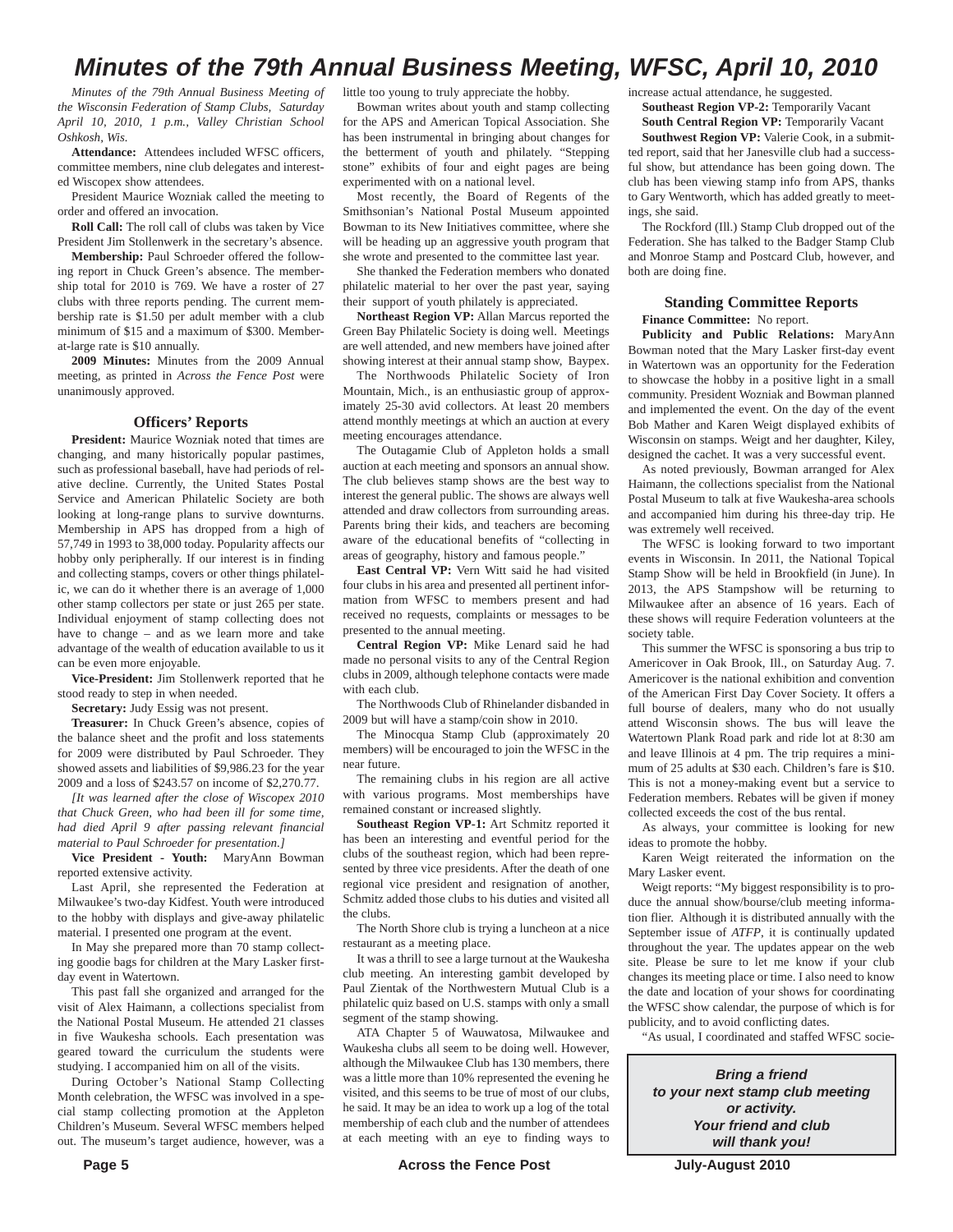ty tables at last fall's Milcopex and today's Wiscopex. I produced the stamp wallets stock cards we were giving out at the show. They serve to keep the WFSC name up front and create goodwill among our membership.

"Last summer, I somewhat grudgingly got an old job back – something I used to do as WFSC secretary. That is, I handle ordering name badges for our WFSC officers. In reality, though, it does fall into the realm of publicity and public relations. Our members can identify the WFSC officers, officers can take pride in their positions and the name of the Federation is out there on their jackets.

"As done in years past, immediately after Wiscopex 2010, I will prepare and send several press releases announcing actions taken at the event."

**Judging Committee:** Roland Essig said he mailed a questionnaire to all judges to update information. Several indicated they had not judged in a long time, which means we will have to do some retraining. Essig's report continued: "I have also sent e-mails to those clubs hosting shows offering to assist with the assignment of judges for the shows but have not received responses. Based on the number of judges it would be ideal to have each of them judge at least once a year. This may create a financial burden on the clubs as they may need three judges at a show. The Federation may want to consider assisting the clubs.

"Retraining of judges will require bringing them up to speed on the new categories and classifications as well as the rule changes. By following the APS judging manual an exhibitor will be prepared to exhibit beyond the state shows.

"At present there are no apprentice judges, although one individual expressed interest."

**Wisconsin Stamp Suggestion Committee:** Paul Schroeder reported he had not been as active as planned. He said he hoped to send an article to the *ATFP* listing names and asking for suggestions. He pointed out that the USPS works at least three years in advance when developing its stamp issue program.

He offered these thoughts: The pending issue is the Wisconsin flag – coil series set of six – with a 2012 issue date.

Subject and Individuals Suggestions: Chief Justice William Rehnquist, who died in 2005, was born and spent his early years in Wisconsin with later years in Arizona and Washington, D.C. Others include pianist Walter Liberace, Gov. Robert M. LaFollette Sr., and Environmentalist Aldo Leopold. Hollywood People: Don Ameche, Orson Wells, Spencer Tracy, Pat O'Brien and Frederick March. Wisconsin People: Rev. Claude Alouez, Helen Farnsworth Mears and Chief Oshkosh.

**Committee on Exhibitions:** No report.

**Bylaws Committee:** Karen Weigt noted that the Bylaws and Standing Rules are now posted on the WFSC website. Other than handling the transmission of these documents to Steve Kluskens, our Webmaster, there was no other action taken by the committee.

#### **Special Committees/Projects and Other Appointees Reports**

**Newsletter:** No Report *[Editor's note: An extensive verbal report was given at the meeting. Essentially, production of the newsletter is going fairly smoothly. However, material is always needed, and it was suggested that member clubs could take turns submitting an article in each newsletter as a form of outreach and promotion. Also, feedback is important and welcomed by the editor to help gauge interest and provide material that is mor appropriate to the membership. It was noted that the survey being taken by the Editorial Advisory Council should be a helpful thing.*

*Another very important point made is that advertising is what helps offset the production costs of the newsletter (printing only, as all else is volunteer), and that suggesting potential new advertisers is everyone's responsibility. Also, to help retain advertising, members should always make an effort to buy and sell stamps the ATFP advertisers. Even though many advertisers bear the cost to help support the Federation and the hobby, they do need to know that advertising in ATFP also makes business sense. Please patronize our advertisers!]* 

**Advertising:** No report

**Editorial Advisory Council:** MaryAnn Bowman noted that, in an attempt to tailor the content of the *ATFP* to meet the philatelic interests of the WFSC membership, a survey was developed and input was being sought at the show. She said there was some concern that the printing bills need to be offset by more advertising, but generating advertising won't happen without more input from readers.

Based on the results of the survey, the Council will attempt to solicit writers and articles to meet the philatelic interests of members.

**Historian:** Verna Shackleton brought the WFSC album to Wiscopex for visitors to see.

**Bluebook:** Jim Stollenwerk reported on a continuing project to update the *Bluebook*, a guide to producing a stamp show, and make it available on the WFSC web site.

**American Philatelic Society:** No report.

**American Topical Association:** Bob Mather summarized forthcoming ATA shows, notably the 2011 show in Wisconsin.

**Cover exchange Program:** MaryAnn Bowman said the 2009 cover exchange was successful. Twenty individuals or groups submitted 180 commemorative covers and 170 first-day covers, which were exchanged at the rate of participants sending in 10 all alike and receiving eight different. The promotion is held during October, National Stamp Collecting Month.

**Wisconsin on Stamps:** No Report **Awards Chairman:** No Report **Webmaster:** Steve Kluskens

"Website traffic was down 7% in 2009 from the previous year, the first time I've ever seen a drop for any website. The internet has matured into mainstream economy, so it will be subject to its ups and downs. Nonetheless, pages on the website were viewed more than 60,000 times in 2009. The most significant news of the year is the site's rise to No. 4 on Google searches for stamp clubs – Google being the dominant way people find things online. The site comes in No. 1 on searches for Wisconsin stamp dealers. These high rankings result from frequently updating the site with current information, such as schedules, events and club news."

**Speakers Bureau:** Karen Weigt reported two programs have been added to the listing, both from Badger Stamp Club members. Mike Lybarger's *Confessions of a Stamp Soaker* is a humorous presentation of his experiences as a part-time mail order

#### *Getting club information into* **ATFP**

To make sure your stamp club's activities and information are noted in the "Clubs are Trump" section of *Across the Fence Post*, please send newsletters or other information to President Maurice Wozniak, 1010 Berlin St., Waupaca, WI 54981 (*mwoz@live.com*).

Submissions of club news may be sent directly to the editor.

dealer. A new name on the list is that of Joe Lutz, who gives a program on Barcelona Local Tax Stamps. Weigt asked that others consider sharing their philatelic knowledge with fellow collectors.

She offered copies of the updated list to delegates for their clubs.

**Old Business:** None

**New Business:** None

#### **Awards**

**Hall of Fame:** Verna Shackleton observed that the nominating procedure for a candidate is posted on the WFSC website.

She noted that the Wisconsin Hall of Fame album has been upgraded to modern archival format and materials by Karen Weigt who also digitalized it.

The Hall of Fame committee offered one candidate for the Class of 2010. The Oshkosh Philatelic Society nominated the Rev. Augustine Serafini of Oshkosh and it was seconded by the Outagamie Philatelic Society and ATA Chaper 5. His printed biography was distributed to all the delegates at the meeting to save reading time. The nomination was unanimously accepted by the delegates.

*[Fr. Serafini was presented with a certificate by President Maurice Wozniak, signifying his honor at a party following Wiscopex 2010. See story on Page 4.]*

**Dealer Recognition:** Maurice Wozniak announced the selection by the WFSC board of Phil McCormick of Neenah the Dealer Recognition award.

*[He also was presented with a certificate at the party after Wiscopex 2010. See story on Page 4.]*

**Election of Officers:** The Nominations Committee chairman, Paul Schroeder, offered a slate of candidates for officer positions, including incumbents secretary, Judy Essig; vice president, youth division, MaryAnn Bowman; and regional vice presidents Mike Lenard (Central), Allan Marcus (Northeast), Valerie Cook (Southwest), Vern Witt (East Central), and Arthur Schmitz (Southeast); and a new candidate for treasurer, Allen Vick. The slate was unanimously elected.

#### **Appointments**

**Standing Committee on Exhibitions:** Allan Marcus reappointed.

**Nominating Committee for 2011 Convention:** Paul Schroeder, Allan Marcus and Brian Leidtke reappointed in accordance with WFSC bylaws.

**Hall of Fame Committee:** Darren Mueller appointed member, joining Karen Weigt, chairman, and Art Gaffney.

**Newsletter Editor:** Wayne Youngblood reappointed. **Announcements:** None

**Closed Albums:** The following individuals who died during 2009 were remembered after being mentioned by club delegates:

**Art Petri** - ATA Chapter 5, Milwaukee Philatelic Society

**Cy Volk** - Milwaukee Philatelic Society

**Guenther Heller** - Milwaukee Philatelic Society **Mary Einwick** - Waukesha County Philatelic Society

**Pat Brookman** - Central Wisconsin Stamp Club

**A Motion of Thanks:** Jim Stollenwerk offered a resolution to thank the Wiscopex 2010 host club, the Oshkosh Philatelic Society, and delegates passed the resolution by acclamation.

**Adjournment:** A motion was made by Jim Byrne and seconded by Jim Stollenwerk to adjourn. The vote was unanimous.

Minutes amended by President Maurice Wozniak in absence of Secretary.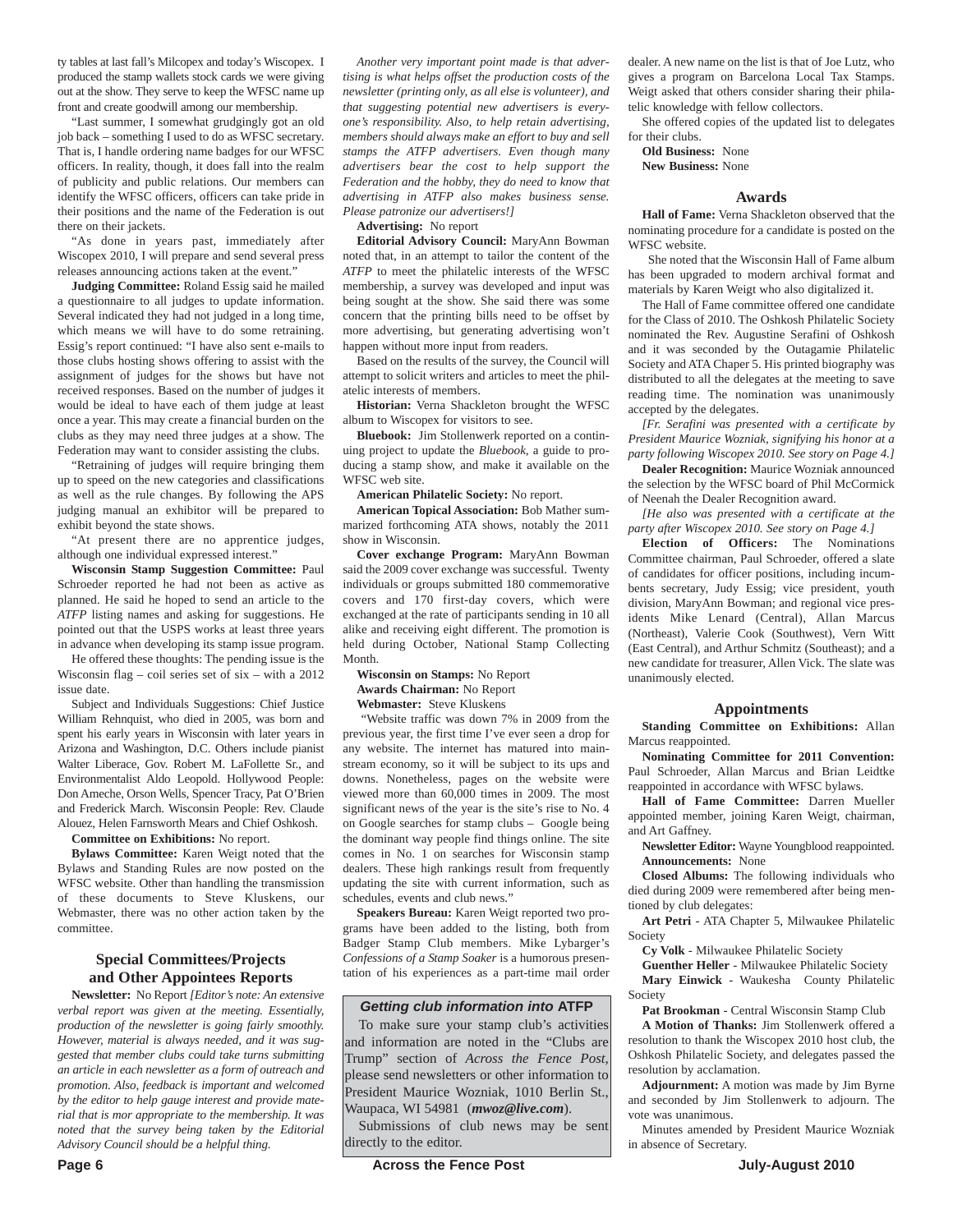

## Show Calendar and Registry

List your show, bourse, auction or other event here! *Calendar listings are free for one WFSC member-club event per year. Classified advertising rates apply for all non-members and other events appearing in this section.*

## **2010 WFSC show schedule\***

\*Some dates and details may be subject to change, and there will likely be additional listings.

## **Sept. 24-26, 2010 Nov. 6, 2010 July 16-18, 2010**

Milcopex '10 Milwaukee Philatelic Society Wyndham Milwaukee Airport & Conv.Center (formerly Four Points by Sheraton Milw. Airport) 4747 So. Howell Ave., Milwaukee, WI Contact: Robert Henak, NSPS, P.O. Box 170832, Milwaukee, WI 53217 - 414- 351-1519, *henak8010@sbcglobal.net*, www.MilwaukeePhilatelic.org

### **Oct. 9, 2010**

Monroe Stamp, Postcard & Coin Show Monroe Stamp and Postcard Club Moose Lodge, 639 3rd Ave., Monroe, WI, 9 a.m. to 2:30 p.m. Contact: Earl Button, 1214 Second St., Monroe, WI 53566 (608) 328-2827, *ebutton@tds.net*

## **Oct. 11, 2010**

WaUSApex '10 Wisconsin Valley Philatelic Society Wausau Labor Temple, Stewart and 3rd Aves., Wausau, WI, 10 a.m. to 4 p.m. Contact: WVPS, P.O. Box 71, Wausau, WI 54402-0071 *mjlenard@aol.com*

### **Oct. 23, 2010**

Sheboygan Stamp & Coin Show Sheboygan Stamp Club Municipal Building, 375 Buffalo St., Sheboygan Falls, WI Contact: Barbara Stohl, P.O. Box 907, Sheboygan, WI 53082, 920-458-4883

### **Oct. 23-24, 2010**

Tosapex '10 Wauwatosa Philatelic Society St. Aloysius Gonzaga Hall 1435 So. 92nd St., West Allis, WI, Sat. 10 a.m. to 5 p.m., Sun. 10 a.m. to 4 p.m. Contact: John Fagan — 262-251-0617, *faganfalls@aol.com*

Cenwispex '10 Central Wisconsin Stamp Club Plover Village Hall, 2400 Post Rd., Plover, WI, 10 a.m. to 4 p.m. Contact: J.D. Manville, P.O. Box 845, Stevens Point, WI 54481 (715) 498-1111

### **Nov. 20, 2010**

Oshkosh Stamp Bourse Oshkosh Philatelic Society Elk's Club, 175 Fernau St., Oshkosh, WI, 10 a.m. to 4 p.m. Contact: Al Marcus —920-725-0798, *allan.marym@hotmail.com*

## **non-WFSC shows near Wisconsin (right):**

**Other major**

We're all collectors... Please use stamps whenever possible on your mail!

 $1122$ 

## *U.S. "Face" lots!!*

**I'm cleaning out the stamp room again (still)!**

## *While they last:*

**\$25 (face), \$50 (95%), \$100 (90%), \$250 (85%), more, postpaid**

54||1122 USA||177

**Wayne Youngblood P.O. Box 111 Scandinavia WI 54977-0111**



#### **youngblood@tds.net Always buying, selling and accepting consignments for Regency-Superior Auctions. 06.10**



Roger H. Oswald R.H.O. Postal History and Stamps Buy, Sell, & Trade Civil War Artifacts Postcards & Stamps Paper Americana 2514 Sheridan Pl.

**Page 7** Across the Fence Post **Across the Fence Post July-August 2010** 

Crystal, Minn. – Minnesota Stamp Expo wood Stamp Cub, Twin City Phil. Soc., Lake Minnetonka Stamp Club, Minn. Stamp Dealers Assoc. Crystal Community Center 4800 N. Douglas Dr. North

### **July 24-25, 2010**

Prospect Heights, Ill. MSDA Summer Stamp Show Midwest Stamp Dealers Assoc. Wingate Inn, 600 Milwaukee Ave.

## **Aug. 6-8, 2010**

Oak Brook, Ill. Americover 2010 American First Day Cover Society Chicago Marriott Oak Brook 1401 W. 22nd St

## **Aug. 21-22, 2010**

Lombard, Ill. MSDA Summer Stamp Show West, Midwest Stamp Dealers Assoc. Lindner Conference Center 610 E. Butterfield Rd.

### **Nov. 19-21, 2010**

Itasca, Ill. Chicagopex '10 Chicago Philatelic Society Westin Chicago Northwest Hotel 400 Park Blvd.

*Share your interests with fellow Wisconsin collectors Write about a favorite item for the next* **ATFP***!*